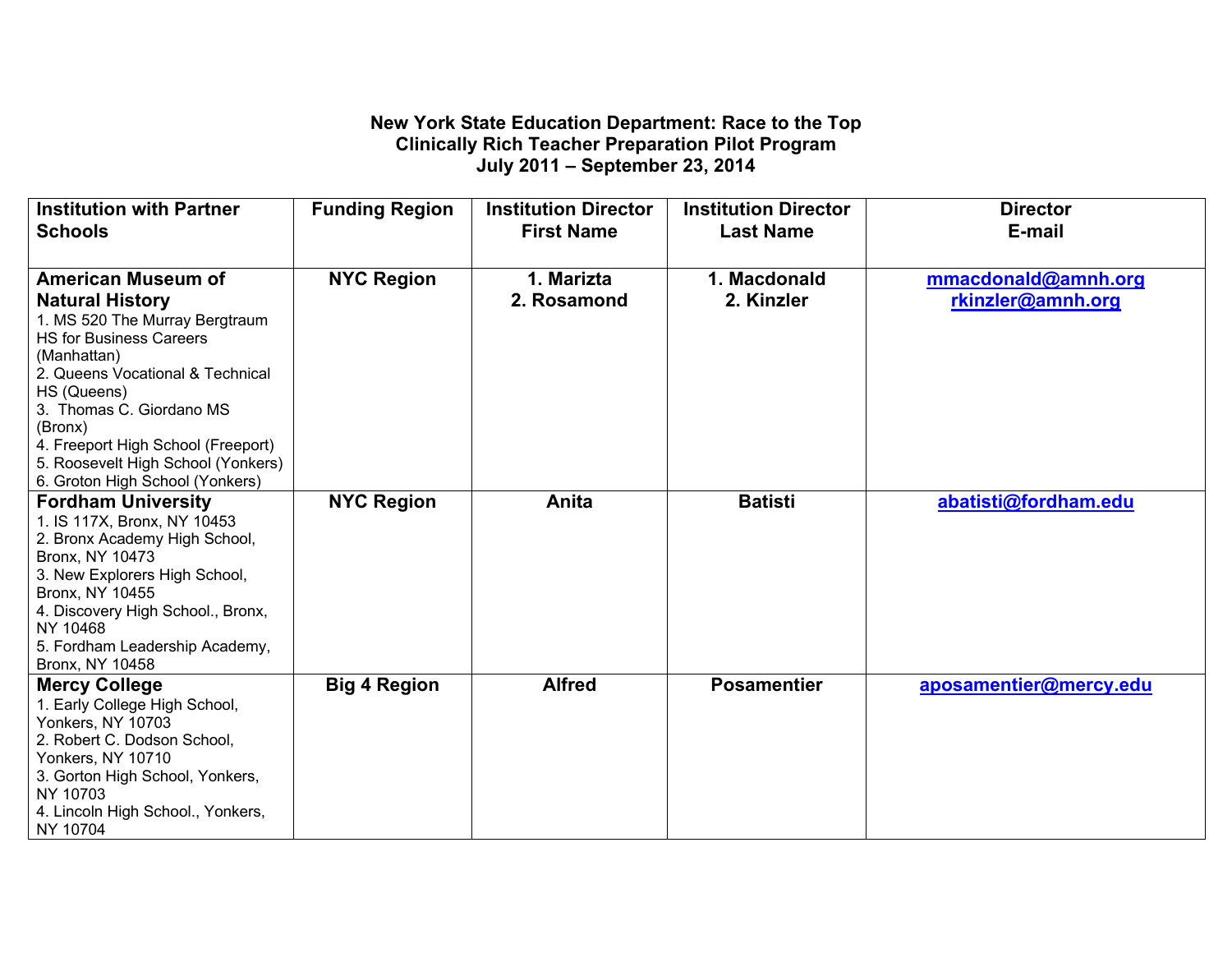| 5. Yonkers Montessori Academy,<br>Yonkers, NY 10710<br>6. Yonkers Middle/High School,                                                                                                                                                                                                                        |                                       |                 |                     |                                  |
|--------------------------------------------------------------------------------------------------------------------------------------------------------------------------------------------------------------------------------------------------------------------------------------------------------------|---------------------------------------|-----------------|---------------------|----------------------------------|
| <b>Yonkers, NY 10705</b>                                                                                                                                                                                                                                                                                     |                                       |                 |                     |                                  |
| <b>New York University</b><br>1. MS 131, the Dr. Sun Yat Sen<br>School, New York, NY 10002<br>2. The Henry Street School for<br>International Studies New York, NY<br>10002<br>3. University Neighborhood High<br>School, New York, NY 10002                                                                 | <b>NYC Region</b>                     | <b>Pamela</b>   | <b>Fraser-Abder</b> | pamela.abder@nyu.edu             |
| <b>CUNY Behalf Lehman</b>                                                                                                                                                                                                                                                                                    | <b>NYC Region</b>                     | <b>Deborah</b>  | <b>Eldridge</b>     | deborah.eldridge@lehman.cuny.edu |
| College<br>1. PS 1, Bronx, NY 10451<br>2. PS 55, Bronx, NY 10456<br>3. PS 58, Bronx, NY 10457<br>4. PS 73, Bronx, NY 10452<br>5. PS 114., Bronx, NY 10452                                                                                                                                                    |                                       |                 |                     |                                  |
| <b>CUNY Queens College</b><br>1. Long Island City High School,<br>Long Island City, NY 11106<br>2. Forest Hills High School,<br>Queens, NY 11375<br>3. Flushing High School, Flushing,<br>NY 11354<br>4. Francis Lewis High School,<br>Fresh Meadows, NY 11365<br>5. Newton High School, Queens,<br>NY 11373 | <b>NYC Region</b>                     | <b>Francine</b> | <b>Peterman</b>     | Francine.Peterman@gc.cuny.edu    |
| <b>SUNY Albany</b><br>1. Amsterdam High School,<br>Amsterdam, NY 12010                                                                                                                                                                                                                                       | <b>Rest of State</b><br><b>Region</b> | <b>Deborah</b>  | May                 | dmay@uamail.albany.edu           |
| <b>Syracuse University</b>                                                                                                                                                                                                                                                                                   | <b>Rest of State</b>                  | <b>Corinne</b>  | <b>Smith</b>        | crsmith@syr.edu                  |
| 1. Wm. Nottingham High School,<br>Syracuse, NY 13224                                                                                                                                                                                                                                                         | <b>Region</b>                         |                 |                     |                                  |